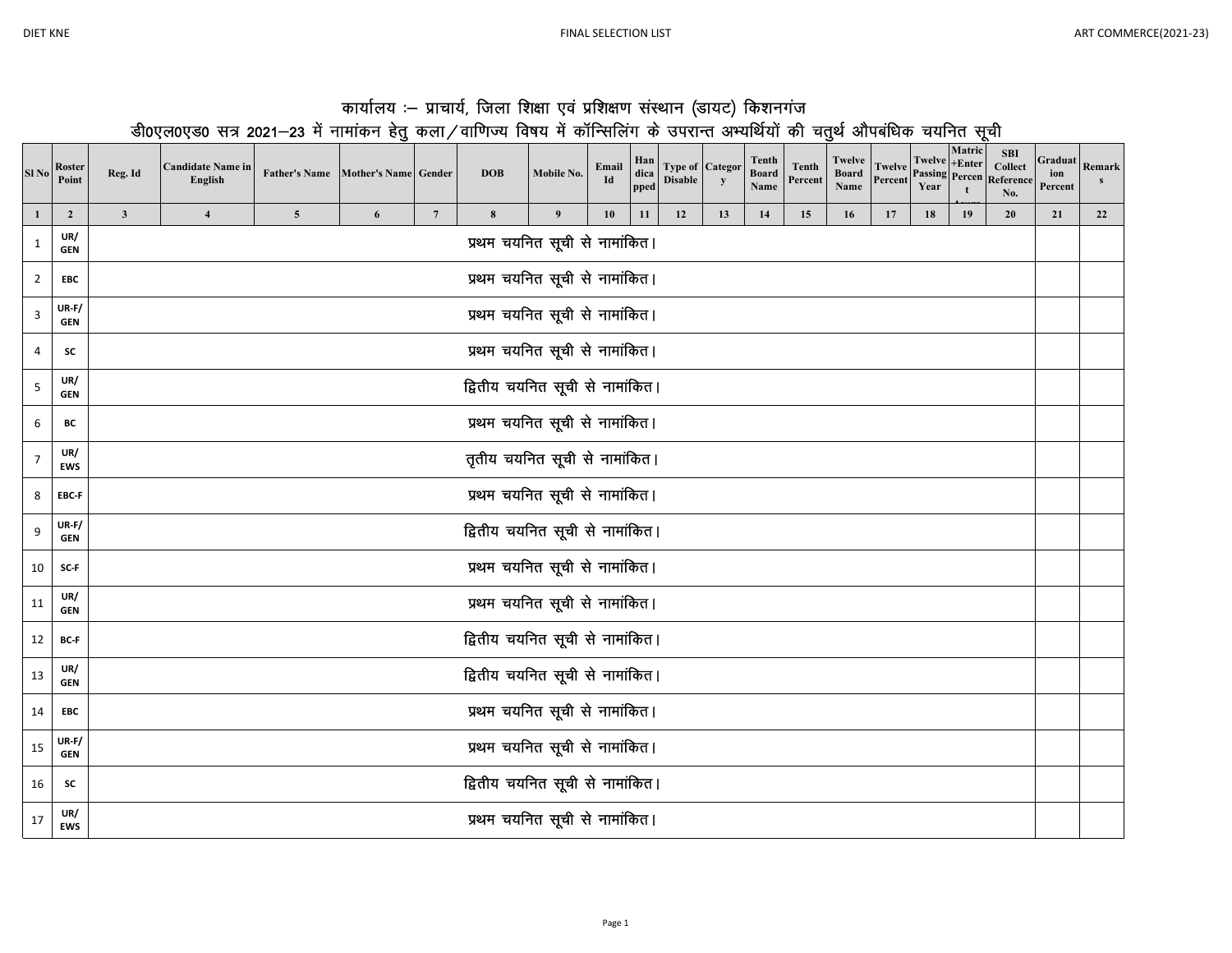| Sl <sub>No</sub> | Roster<br>Point            | Reg. Id                       | <b>Candidate Name in</b><br>English |                                    | <b>Father's Name</b> Mother's Name Gender |                 | <b>DOB</b>                      | Mobile No.       | Email<br>Id      | Han<br>dica<br>pped | <b>Disable</b> | <b>Type of Categor</b><br>y | Tenth<br><b>Board</b><br>Name | <b>Tenth</b><br>Percent | Twelve<br><b>Board</b><br>Name | Twelve<br>Percent | Twelve<br>Passing<br>Year | Matric<br>$+Enter$<br>Percen | <b>SBI</b><br>Collect<br>Reference<br>No. | Graduat<br>ion<br>Percent | Remark<br>S |
|------------------|----------------------------|-------------------------------|-------------------------------------|------------------------------------|-------------------------------------------|-----------------|---------------------------------|------------------|------------------|---------------------|----------------|-----------------------------|-------------------------------|-------------------------|--------------------------------|-------------------|---------------------------|------------------------------|-------------------------------------------|---------------------------|-------------|
| 1                | $\overline{2}$             | $\mathbf{3}$                  | $\overline{\mathbf{4}}$             | $\overline{\mathbf{5}}$            | 6                                         | $7\phantom{.0}$ | 8                               | $\boldsymbol{9}$ | 10               | 11                  | 12             | 13                          | 14                            | 15                      | 16                             | 17                | 18                        | 19                           | 20                                        | 21                        | 22          |
| 18               | BCF                        |                               |                                     |                                    |                                           |                 | प्रथम चयनित सूची से नामांकित।   |                  |                  |                     |                |                             |                               |                         |                                |                   |                           |                              |                                           |                           | <b>RF</b>   |
| 19               | ST                         |                               |                                     |                                    |                                           |                 | प्रथम चयनित सूची से नामांकित।   |                  |                  |                     |                |                             |                               |                         |                                |                   |                           |                              |                                           |                           |             |
| 20               | EBC                        |                               |                                     |                                    |                                           |                 | प्रथम चयनित सूची से नामांकित।   |                  |                  |                     |                |                             |                               |                         |                                |                   |                           |                              |                                           |                           |             |
| 21               | $UR-F/$<br>GEN             |                               |                                     |                                    |                                           |                 | प्रथम चयनित सूची से नामांकित।   |                  |                  |                     |                |                             |                               |                         |                                |                   |                           |                              |                                           |                           |             |
| 22               | BC                         | प्रथम चयनित सूची से नामांकित। |                                     |                                    |                                           |                 |                                 |                  |                  |                     |                |                             |                               |                         |                                |                   |                           |                              |                                           |                           |             |
| 23               | UR/<br><b>GEN</b>          | प्रथम चयनित सूची से नामांकित। |                                     |                                    |                                           |                 |                                 |                  |                  |                     |                |                             |                               |                         |                                |                   |                           |                              |                                           |                           |             |
| 24               | SC-F                       | प्रथम चयनित सूची से नामांकित। |                                     |                                    |                                           |                 |                                 |                  |                  |                     |                |                             |                               |                         |                                |                   |                           |                              |                                           |                           |             |
| 25               | UR/<br><b>GEN</b>          |                               | प्रथम चयनित सूची से नामांकित।       |                                    |                                           |                 |                                 |                  |                  |                     |                |                             |                               |                         |                                |                   |                           |                              |                                           |                           |             |
| 26               | EBC-F                      |                               | प्रथम चयनित सूची से नामांकित।       |                                    |                                           |                 |                                 |                  |                  |                     |                |                             |                               |                         |                                |                   |                           |                              |                                           |                           |             |
| 27               | $UR-F/$<br><b>EWS</b>      |                               |                                     |                                    |                                           |                 | प्रथम चयनित सूची से नामांकित।   |                  |                  |                     |                |                             |                               |                         |                                |                   |                           |                              |                                           |                           |             |
| 28               | SC                         | 082531367 DAS                 | DIETKN2021 NIRMAL KUMAR             | <b>CHANDRA</b><br><b>MOHAN DAS</b> | <b>INDU DEVI</b>                          | Male            | 15-10-1995 9.16E+09             |                  | dasnir<br>mal289 | No                  |                | SC                          | CBSE                          | 79.8                    | <b>BSEB</b><br><b>PATNA</b>    | 60.8              | 2017                      | 70.3                         | <b>DUF885</b><br>8202                     |                           |             |
| 29               | UR/<br><b>GEN</b>          |                               |                                     |                                    |                                           |                 | प्रथम चयनित सूची से नामांकित।   |                  |                  |                     |                |                             |                               |                         |                                |                   |                           |                              |                                           |                           |             |
| 30               | BC                         |                               |                                     |                                    |                                           |                 | प्रथम चयनित सूची से नामांकित।   |                  |                  |                     |                |                             |                               |                         |                                |                   |                           |                              |                                           |                           |             |
| 31               | UR/<br><b>GEN</b>          |                               |                                     |                                    |                                           |                 | द्वितीय चयनित सूची से नामांकित। |                  |                  |                     |                |                             |                               |                         |                                |                   |                           |                              |                                           |                           |             |
| 32               | EBC                        |                               |                                     |                                    |                                           |                 | तृतीय चयनित सूची से नामांकित।   |                  |                  |                     |                |                             |                               |                         |                                |                   |                           |                              |                                           |                           |             |
| 33               | <b>UR-F/</b><br><b>GEN</b> |                               |                                     |                                    |                                           |                 | प्रथम चयनित सूची से नामांकित।   |                  |                  |                     |                |                             |                               |                         |                                |                   |                           |                              |                                           |                           |             |
| 34               | SC                         |                               |                                     |                                    |                                           |                 | तृतीय चयनित सूची से नामांकित।   |                  |                  |                     |                |                             |                               |                         |                                |                   |                           |                              |                                           |                           |             |
| 35               | UR/<br><b>GEN</b>          |                               |                                     |                                    |                                           |                 | प्रथम चयनित सूची से नामांकित।   |                  |                  |                     |                |                             |                               |                         |                                |                   |                           |                              |                                           |                           |             |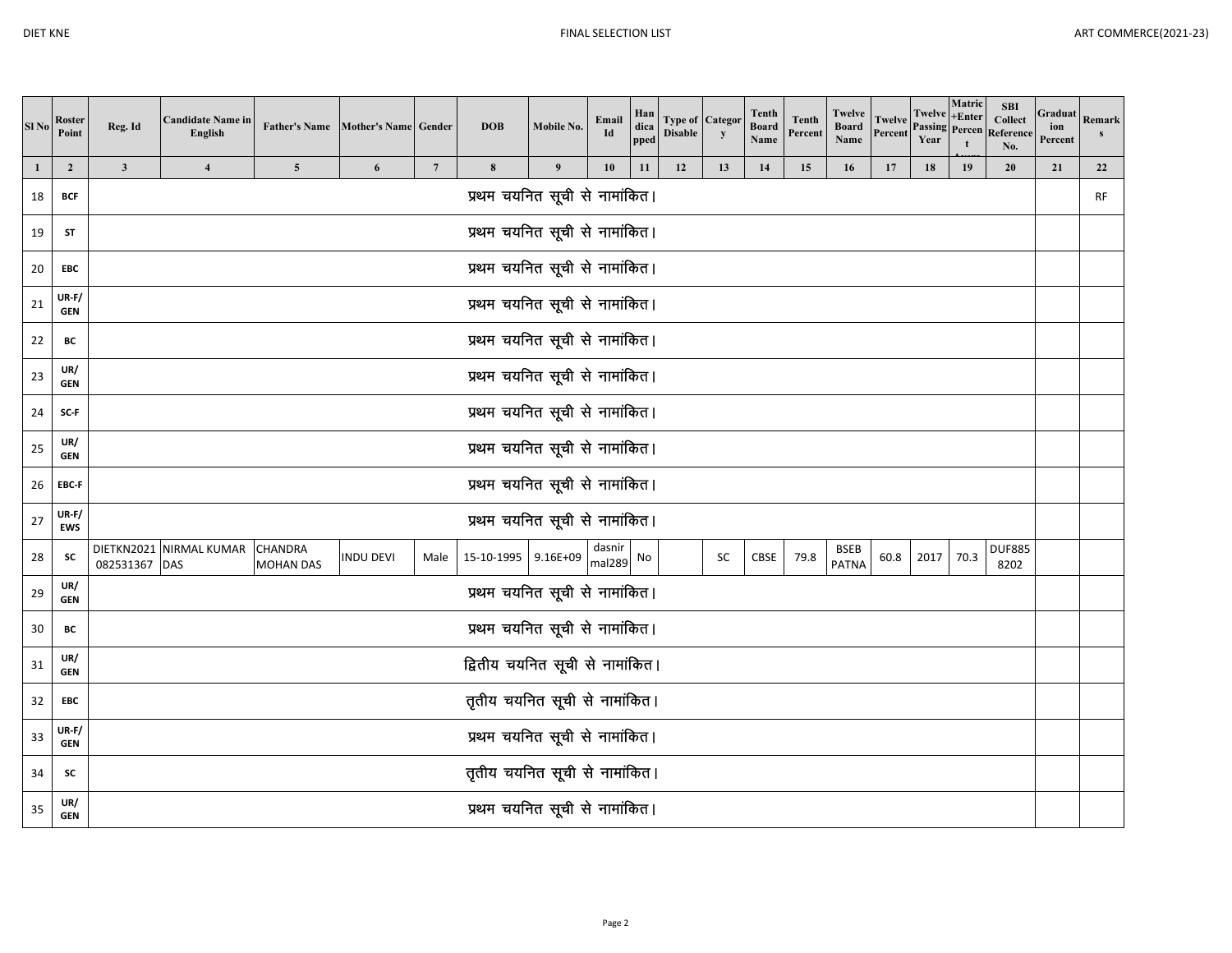| Sl No        | Roster<br>Point       | Reg. Id                         | <b>Candidate Name in</b><br>English | <b>Father's Name</b>          | Mother's Name Gender           |                 | <b>DOB</b>                      | Mobile No.       | Email<br>Id      | Han<br>dica<br>pped | Type of<br><b>Disable</b> | Categor<br>$\mathbf{y}$ | <b>Tenth</b><br><b>Board</b><br>Name | <b>Tenth</b><br>Percent | Twelve<br><b>Board</b><br>Name  | <b>Twelve</b><br>Percent | Twelve<br>Passing<br>Year | Matric<br>$+Enter$<br>Percen | <b>SBI</b><br>Collect<br>Reference<br>No. | Graduat<br>ion<br>Percent | Remark |
|--------------|-----------------------|---------------------------------|-------------------------------------|-------------------------------|--------------------------------|-----------------|---------------------------------|------------------|------------------|---------------------|---------------------------|-------------------------|--------------------------------------|-------------------------|---------------------------------|--------------------------|---------------------------|------------------------------|-------------------------------------------|---------------------------|--------|
| $\mathbf{1}$ | $\overline{2}$        | $\mathbf{3}$                    | $\overline{\mathbf{4}}$             | $\overline{5}$                | 6                              | $7\phantom{.0}$ | $\bf 8$                         | $\boldsymbol{9}$ | 10               | 11                  | 12                        | 13                      | 14                                   | 15                      | 16                              | 17                       | 18                        | 19                           | 20                                        | 21                        | 22     |
| 36           | EBC                   | DIETKN2021<br>090636141         | AMISHA KUMARI                       | ABINASH<br><b>KUMAR SAHNI</b> | ASHA DEVI                      |                 | Female 17-11-2002               | 8.8E+09          | amisha<br>kumari | No                  |                           | EBC                     | <b>BSEB</b><br><b>PATNA</b>          | 66.4                    | <b>BSEB</b><br><b>PATNA</b>     | 82                       | 2020                      | 74.2                         | <b>DUG340</b><br>0367                     |                           |        |
| 37           | UR/<br><b>EWS</b>     |                                 |                                     |                               |                                |                 | प्रथम चयनित सूची से नामांकित।   |                  |                  |                     |                           |                         |                                      |                         |                                 |                          |                           |                              |                                           |                           |        |
| 38           | BC-F                  |                                 |                                     |                               |                                |                 | प्रथम चयनित सूची से नामांकित।   |                  |                  |                     |                           |                         |                                      |                         |                                 |                          |                           |                              |                                           |                           |        |
| 39           | $UR-F/$<br><b>GEN</b> |                                 |                                     |                               |                                |                 | प्रथम चयनित सूची से नामांकित।   |                  |                  |                     |                           |                         |                                      |                         |                                 |                          |                           |                              |                                           |                           |        |
| 40           | SC-F                  | द्वितीय चयनित सूची से नामांकित। |                                     |                               |                                |                 |                                 |                  |                  |                     |                           |                         |                                      |                         |                                 |                          |                           |                              |                                           |                           |        |
| 41           | UR/<br><b>GEN</b>     | द्वितीय चयनित सूची से नामांकित। |                                     |                               |                                |                 |                                 |                  |                  |                     |                           |                         |                                      |                         |                                 |                          |                           |                              |                                           |                           |        |
| 42           | EBC-F                 | प्रथम चयनित सूची से नामांकित।   |                                     |                               |                                |                 |                                 |                  |                  |                     |                           |                         |                                      |                         |                                 |                          |                           |                              |                                           |                           |        |
| 43           | UR/<br><b>GEN</b>     | प्रथम चयनित सूची से नामांकित।   |                                     |                               |                                |                 |                                 |                  |                  |                     |                           |                         |                                      |                         |                                 |                          |                           |                              |                                           |                           |        |
| 44           | UR/<br><b>GEN</b>     |                                 |                                     |                               |                                |                 | प्रथम चयनित सूची से नामांकित।   |                  |                  |                     |                           |                         |                                      |                         |                                 |                          |                           |                              |                                           |                           |        |
| 45           | UR-F/<br><b>GEN</b>   | DIETKN2021<br>082229805         | SABA NAZ                            | <b>KOUSHAR</b><br><b>IMAM</b> | <b>BILKISH</b><br><b>BEGUM</b> |                 | Female 15-02-2002               | 9.8E+09          | nazsab<br>a634@  | No                  |                           | BC                      | B.S.E.B<br>.PATN                     | 74                      | <b>B.S.E.B.</b><br><b>PATNA</b> | 75.8                     | 2020                      | 74.9                         | <b>DUF758</b><br>9752                     |                           |        |
| 46           | BC                    |                                 |                                     |                               |                                |                 | द्वितीय चयनित सूची से नामांकित। |                  |                  |                     |                           |                         |                                      |                         |                                 |                          |                           |                              |                                           |                           |        |
| 47           | UR/<br><b>EWS</b>     |                                 |                                     |                               |                                |                 | प्रथम चयनित सूची से नामांकित।   |                  |                  |                     |                           |                         |                                      |                         |                                 |                          |                           |                              |                                           |                           |        |
| 48           | <b>SC</b>             |                                 |                                     |                               |                                |                 | प्रथम चयनित सूची से नामांकित।   |                  |                  |                     |                           |                         |                                      |                         |                                 |                          |                           |                              |                                           |                           |        |
| 49           | $UR-F/$<br><b>GEN</b> |                                 |                                     |                               |                                |                 | प्रथम चयनित सूची से नामांकित।   |                  |                  |                     |                           |                         |                                      |                         |                                 |                          |                           |                              |                                           |                           |        |
| 50           | EBC                   |                                 |                                     |                               |                                |                 | प्रथम चयनित सूची से नामांकित।   |                  |                  |                     |                           |                         |                                      |                         |                                 |                          |                           |                              |                                           |                           |        |
| 51           | UR/Ge<br>n            |                                 |                                     |                               |                                |                 | प्रथम चयनित सूची से नामांकित।   |                  |                  |                     |                           |                         |                                      |                         |                                 |                          |                           |                              |                                           |                           |        |
| 52           | <b>BCF</b>            |                                 |                                     |                               |                                |                 | प्रथम चयनित सूची से नामांकित।   |                  |                  |                     |                           |                         |                                      |                         |                                 |                          |                           |                              |                                           |                           | RF     |
| 53           | UR/Ge<br>n            |                                 |                                     |                               |                                |                 | द्वितीय चयनित सूची से नामांकित। |                  |                  |                     |                           |                         |                                      |                         |                                 |                          |                           |                              |                                           |                           |        |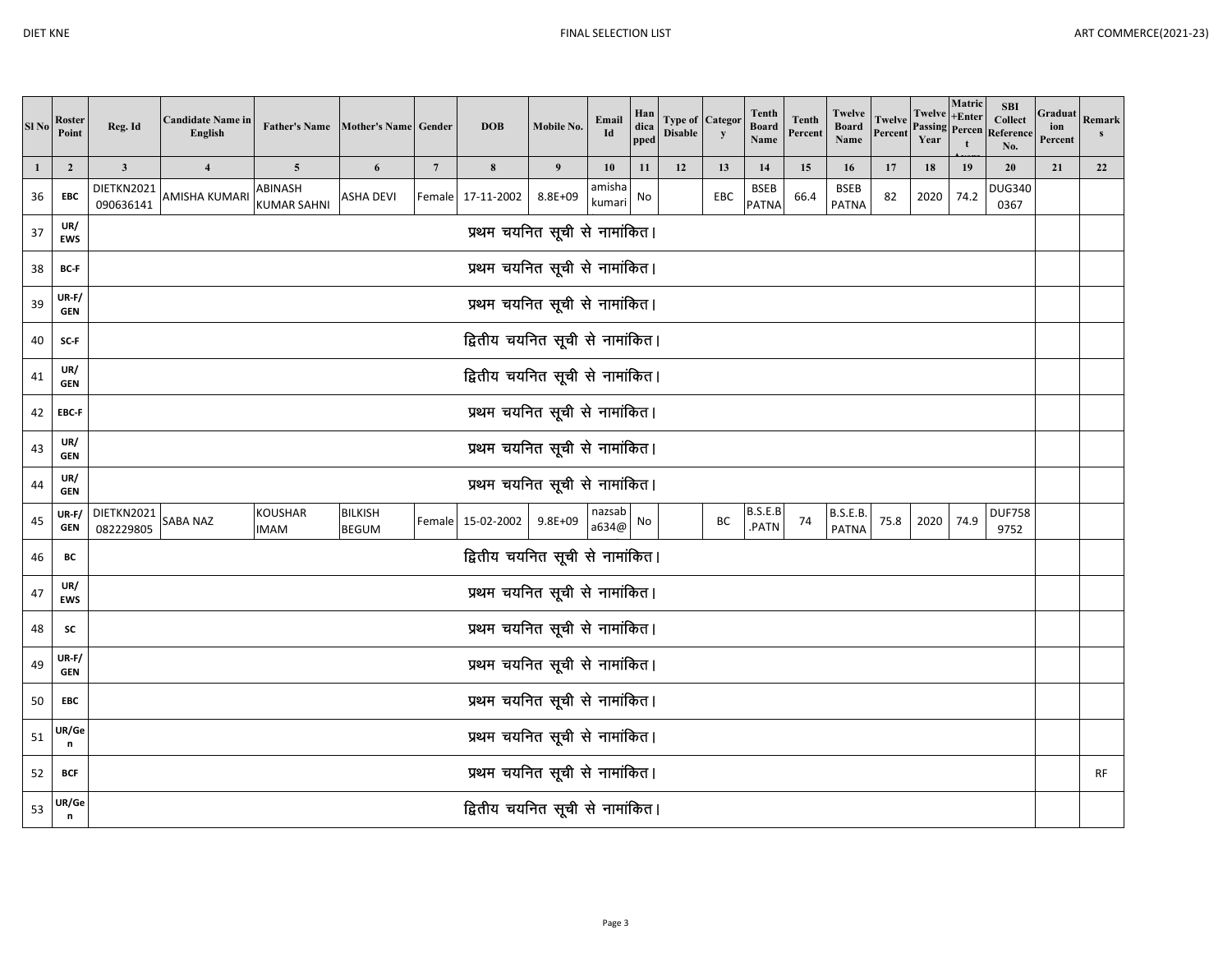| Sl No        | Roster<br>Point            | Reg. Id                                                                                                                                                                                                                                                        | <b>Candidate Name in</b><br>English |                    | Father's Name Mother's Name Gender |                 | <b>DOB</b>                      | Mobile No.       | Email<br>Id      | Han<br>dica<br>pped | Type of<br><b>Disable</b> | Categor<br>y | <b>Tenth</b><br><b>Board</b><br>Name | <b>Tenth</b><br>Percent | <b>Twelve</b><br><b>Board</b><br>Name | Twelve<br>Percent | Twelve<br><b>Passing Percen</b><br>Year | Matric<br>$+Enter$ | <b>SBI</b><br><b>Collect</b><br>Reference<br>No. | Graduat<br>ion<br>Percent | Remark<br>s |
|--------------|----------------------------|----------------------------------------------------------------------------------------------------------------------------------------------------------------------------------------------------------------------------------------------------------------|-------------------------------------|--------------------|------------------------------------|-----------------|---------------------------------|------------------|------------------|---------------------|---------------------------|--------------|--------------------------------------|-------------------------|---------------------------------------|-------------------|-----------------------------------------|--------------------|--------------------------------------------------|---------------------------|-------------|
| $\mathbf{1}$ | $\overline{2}$             | $\mathbf{3}$                                                                                                                                                                                                                                                   | $\overline{4}$                      | $\overline{5}$     | 6                                  | $7\phantom{.0}$ | 8                               | $\boldsymbol{9}$ | 10               | 11                  | 12                        | 13           | 14                                   | 15                      | 16                                    | 17                | 18                                      | 19                 | 20                                               | 21                        | 22          |
| 54           | <b>EBC</b>                 |                                                                                                                                                                                                                                                                |                                     |                    |                                    |                 | प्रथम चयनित सूची से नामांकित।   |                  |                  |                     |                           |              |                                      |                         |                                       |                   |                                         |                    |                                                  |                           |             |
| 55           | <b>UR-F/</b><br><b>GEN</b> |                                                                                                                                                                                                                                                                |                                     |                    |                                    |                 | द्वितीय चयनित सूची से नामांकित। |                  |                  |                     |                           |              |                                      |                         |                                       |                   |                                         |                    |                                                  |                           |             |
| 56           | <b>SC</b>                  |                                                                                                                                                                                                                                                                |                                     |                    |                                    |                 | प्रथम चयनित सूची से नामांकित।   |                  |                  |                     |                           |              |                                      |                         |                                       |                   |                                         |                    |                                                  |                           |             |
| 57           | UR/<br>EWS                 |                                                                                                                                                                                                                                                                |                                     |                    |                                    |                 | प्रथम चयनित सूची से नामांकित।   |                  |                  |                     |                           |              |                                      |                         |                                       |                   |                                         |                    |                                                  |                           |             |
| 58           | BC                         | द्वितीय चयनित सूची से नामांकित।                                                                                                                                                                                                                                |                                     |                    |                                    |                 |                                 |                  |                  |                     |                           |              |                                      |                         |                                       |                   |                                         |                    |                                                  |                           |             |
| 59           | UR/Ge<br>n                 | प्रथम चयनित सूची से नामांकित।                                                                                                                                                                                                                                  |                                     |                    |                                    |                 |                                 |                  |                  |                     |                           |              |                                      |                         |                                       |                   |                                         |                    |                                                  |                           |             |
| 60           | EBC-F                      | प्रथम चयनित सूची से नामांकित।                                                                                                                                                                                                                                  |                                     |                    |                                    |                 |                                 |                  |                  |                     |                           |              |                                      |                         |                                       |                   |                                         |                    |                                                  |                           |             |
| 61           | $UR-F/$<br><b>GEN</b>      | प्रथम चयनित सूची से नामांकित।                                                                                                                                                                                                                                  |                                     |                    |                                    |                 |                                 |                  |                  |                     |                           |              |                                      |                         |                                       |                   |                                         |                    |                                                  |                           |             |
| 62           | SC-F                       |                                                                                                                                                                                                                                                                | द्वितीय चयनित सूची से नामांकित।     |                    |                                    |                 |                                 |                  |                  |                     |                           |              |                                      |                         |                                       |                   |                                         |                    |                                                  |                           |             |
| 63           | UR/Ge<br>n                 |                                                                                                                                                                                                                                                                |                                     |                    |                                    |                 | प्रथम चयनित सूची से नामांकित।   |                  |                  |                     |                           |              |                                      |                         |                                       |                   |                                         |                    |                                                  |                           |             |
| 64           | BC-F                       |                                                                                                                                                                                                                                                                |                                     |                    |                                    |                 | द्वितीय चयनित सूची से नामांकित। |                  |                  |                     |                           |              |                                      |                         |                                       |                   |                                         |                    |                                                  |                           |             |
| 65           | UR/Ge<br>n                 |                                                                                                                                                                                                                                                                |                                     |                    |                                    |                 | प्रथम चयनित सूची से नामांकित।   |                  |                  |                     |                           |              |                                      |                         |                                       |                   |                                         |                    |                                                  |                           |             |
| 66           | EBC                        |                                                                                                                                                                                                                                                                |                                     |                    |                                    |                 | प्रथम चयनित सूची से नामांकित।   |                  |                  |                     |                           |              |                                      |                         |                                       |                   |                                         |                    |                                                  |                           |             |
| 67           | UR-<br>F/EWS               | DIETKN2021<br>083033387                                                                                                                                                                                                                                        | SIMEE NAZ                           | <b>MD SHAKIL</b>   | NAZERABEGA<br>M                    |                 | Female 03-05-2001 7.03E+09      |                  | simeen<br>az786  | No                  |                           | Gen(E<br>WS) | <b>BSEB</b><br><b>PATNA</b>          | 60                      | <b>BSEB</b><br><b>PATNA</b>           | 73.8              | 2020                                    | 66.9               | <b>DUG044</b><br>4900                            |                           |             |
| 68           | sc                         |                                                                                                                                                                                                                                                                |                                     |                    |                                    |                 | प्रथम चयनित सूची से नामांकित।   |                  |                  |                     |                           |              |                                      |                         |                                       |                   |                                         |                    |                                                  |                           |             |
| 69           | UR/Ge<br>n                 |                                                                                                                                                                                                                                                                |                                     |                    |                                    |                 | प्रथम चयनित सूची से नामांकित।   |                  |                  |                     |                           |              |                                      |                         |                                       |                   |                                         |                    |                                                  |                           |             |
| 70           | EBC                        | <b>BSME</b><br>DIETKN2021 MD RIZWAN<br>NASIMA<br>rizwan<br><b>BSMEB</b><br><b>ABDUL HAFIZ</b><br>06-04-1991<br>9.93E+09<br>70.75<br>74.92<br>2008<br>72.8<br>EBC<br>Male<br>No<br>B<br>alamriz<br><b>PATNA</b><br>091038617<br><b>AHMAD</b><br>KHATOON<br>9731 |                                     |                    |                                    |                 |                                 |                  |                  |                     |                           |              |                                      | <b>DUG480</b>           |                                       | Urdu              |                                         |                    |                                                  |                           |             |
| 71           | ∪R/Ge<br>n                 | 082732108 ALAM                                                                                                                                                                                                                                                 | DIETKN2021 MD MUKHTAR               | Md manzoor<br>alam | Rajia begam                        | Male            | 29-10-2002                      | $6.2E + 09$      | ndmuk<br>htarala | No                  |                           | BC           | <b>BSEB</b>                          | 71.8                    | <b>BSEB</b>                           | 78.4              | 2020                                    | 75.1               | <b>DUF951</b><br>1355                            |                           |             |

m2002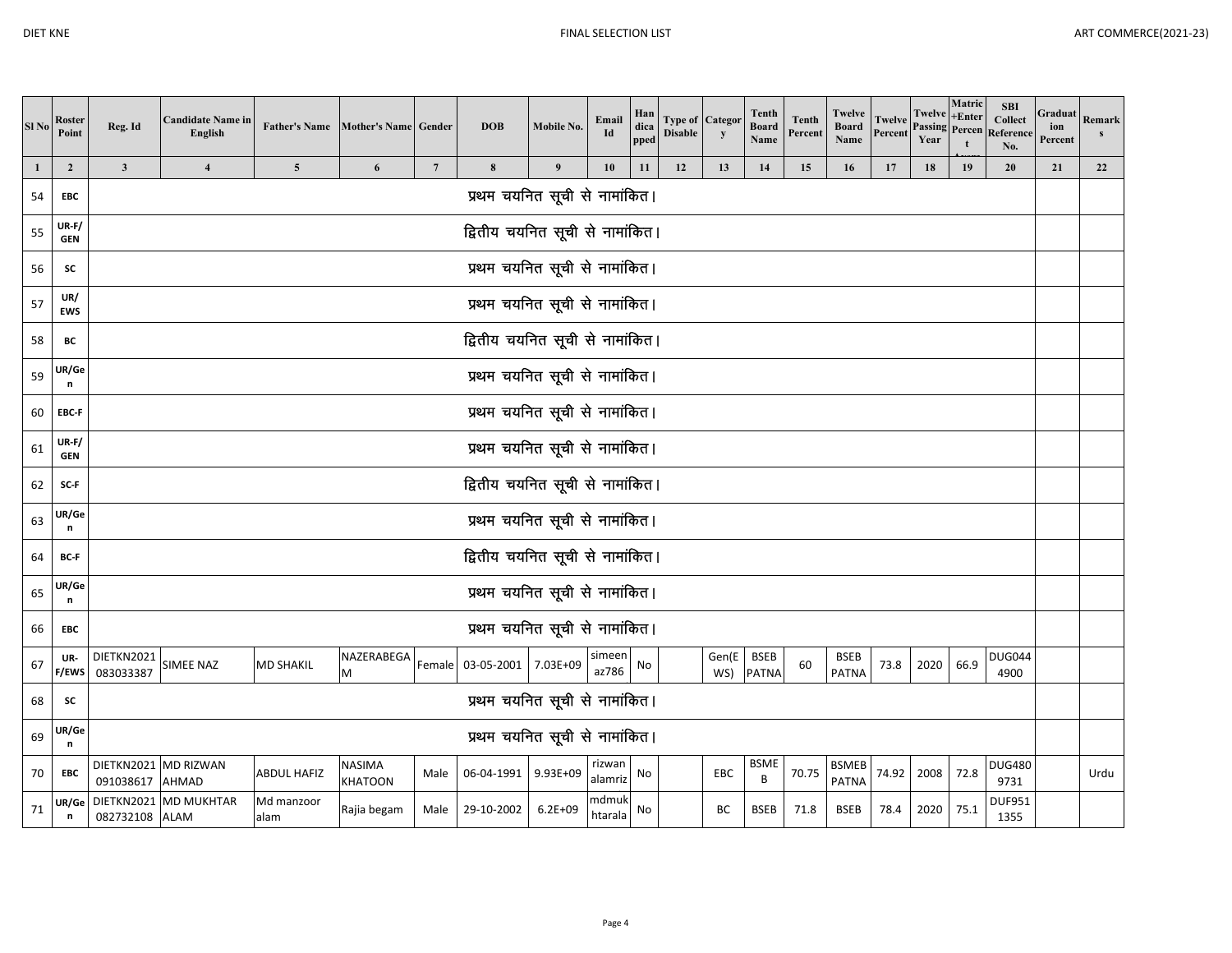| ı | ш |
|---|---|
|---|---|

| Sl <sub>No</sub> | Roster<br>Point     | Reg. Id                         | <b>Candidate Name in</b><br>English       | Father's Name Mother's Name Gender |                                |                 | <b>DOB</b>                    | Mobile No.   | Email<br>Id        | Han<br>dica<br>pped | <b>Disable</b> | <b>Type of Categor</b><br>$\mathbf{y}$ | Tenth<br><b>Board</b><br>Name | <b>Tenth</b><br>Percent | Twelve<br><b>Board</b><br>Name | Twelve<br>Percent | Twelve<br><b>Passing Percen</b><br>Year | Matric<br>$+Enter$ | <b>SBI</b><br><b>Collect</b><br>Reference<br>No. | Graduat Remark<br>ion<br>Percent |             |
|------------------|---------------------|---------------------------------|-------------------------------------------|------------------------------------|--------------------------------|-----------------|-------------------------------|--------------|--------------------|---------------------|----------------|----------------------------------------|-------------------------------|-------------------------|--------------------------------|-------------------|-----------------------------------------|--------------------|--------------------------------------------------|----------------------------------|-------------|
| $\mathbf{1}$     | $\overline{2}$      | $\mathbf{3}$                    | $\overline{\mathbf{4}}$                   | $\overline{\mathbf{5}}$            | 6                              | $7\phantom{.0}$ | 8                             | 9            | 10                 | 11                  | 12             | 13                                     | 14                            | 15                      | 16                             | 17                | 18                                      | 19                 | 20                                               | 21                               | 22          |
| 72               | BC                  |                                 |                                           |                                    |                                |                 | प्रथम चयनित सूची से नामांकित। |              |                    |                     |                |                                        |                               |                         |                                |                   |                                         |                    |                                                  |                                  | Urdu        |
| 73               | UR-F/<br><b>GEN</b> |                                 |                                           |                                    |                                |                 | तृतीय चयनित सूची से नामांकित। |              |                    |                     |                |                                        |                               |                         |                                |                   |                                         |                    |                                                  |                                  | Urdu        |
| 74               | SC                  | 091039056                       | DIETKN2021 BIBI TASARRUN<br><b>NAZRIN</b> | <b>EZAZ AHMAD</b>                  | <b>RASINA</b><br><b>BANO</b>   |                 | Female 25-10-1986             | $6.21E + 09$ | kamran<br>akhtar4  | No                  |                | EBC                                    | <b>BSME</b><br>B              | 75.83                   | <b>BSMEB</b><br><b>PATNA</b>   | 69.17             | 2008                                    | 72.5               | <b>DUG488</b><br>0578                            |                                  | Urdu        |
| 75               | UR/Ge<br>n          | DIETKN2021<br>082029337         | TUMPA SAHA                                | <b>VIKASH SAHA</b>                 | <b>SUCHITRA</b><br><b>SAHA</b> |                 | Female 06-04-2001             | $9.3E + 09$  | sahatu<br>mpa20    | No                  |                | BC                                     | <b>BSEB</b><br><b>PATNA</b>   | 72                      | BSEB<br><b>PATNA</b>           | 78                | 2019                                    | 75                 | <b>DUF719</b><br>9438                            |                                  |             |
| 76               | EBC-F               |                                 |                                           |                                    |                                |                 | प्रथम चयनित सूची से नामांकित। |              |                    |                     |                |                                        |                               |                         |                                |                   |                                         |                    |                                                  |                                  |             |
| 77               | UR/<br><b>EWS</b>   | प्रथम चयनित सूची से नामांकित।   |                                           |                                    |                                |                 |                               |              |                    |                     |                |                                        |                               |                         |                                |                   |                                         |                    |                                                  |                                  |             |
| 78               | SC-F                | द्वितीय चयनित सूची से नामांकित। |                                           |                                    |                                |                 |                               |              |                    |                     |                |                                        |                               |                         |                                |                   |                                         |                    |                                                  |                                  |             |
| 79               | UR-F/<br><b>GEN</b> | प्रथम चयनित सूची से नामांकित।   |                                           |                                    |                                |                 |                               |              |                    |                     |                |                                        |                               |                         |                                |                   |                                         |                    | Urdu                                             |                                  |             |
| 80               | ВC                  | प्रथम चयनित सूची से नामांकित।   |                                           |                                    |                                |                 |                               |              |                    |                     |                |                                        |                               |                         |                                |                   |                                         |                    | Urdu                                             |                                  |             |
| 81               | UR/Ge<br>n          |                                 |                                           |                                    |                                |                 | तृतीय चयनित सूची से नामांकित। |              |                    |                     |                |                                        |                               |                         |                                |                   |                                         |                    |                                                  |                                  | Urdu        |
| 82               | EBC                 |                                 |                                           |                                    |                                |                 | प्रथम चयनित सूची से नामांकित। |              |                    |                     |                |                                        |                               |                         |                                |                   |                                         |                    |                                                  |                                  | Urdu        |
| 83               | UR/Ge<br>n          | DIETKN2021<br>082933063         | MD RAHMAT                                 | <b>SAMAD ALI</b>                   | <b>RAHMETUN</b>                | Male            | 16-05-1996 7.49E+09           |              | mdrah<br>mat78     | No                  |                | BC                                     | <b>BSME</b><br>B              | 64.08                   | <b>BSMEB</b>                   | 82.42             | 2015                                    | 73.3               | <b>DUG016</b><br>2978                            |                                  | Urdu        |
| 84               | <b>BCF</b>          |                                 |                                           |                                    |                                |                 | प्रथम चयनित सूची से नामांकित। |              |                    |                     |                |                                        |                               |                         |                                |                   |                                         |                    |                                                  |                                  | RF/Urd<br>u |
| 85               | UR-F/<br><b>GEN</b> |                                 |                                           |                                    |                                |                 | तृतीय चयनित सूची से नामांकित। |              |                    |                     |                |                                        |                               |                         |                                |                   |                                         |                    |                                                  |                                  | Urdu        |
| 86               | SC                  | DIETKN2021<br>091039535         | <b>MD ISHAQUE</b>                         | <b>MD GAYAS</b><br><b>UDDIN</b>    | SAFROZA<br><b>KHATOON</b>      | Male            | 05-11-1990                    | 9.16E+09     | faizybo<br>ss7565  | No                  |                | EBC                                    | <b>BSME</b><br>B              | 64.92                   | <b>BSMEB</b><br><b>PATNA</b>   | 80.17             | 2012                                    | 72.5               | <b>DUG496</b><br>5750                            |                                  | Urdu        |
| 87               | UR/<br><b>EWS</b>   |                                 |                                           |                                    |                                |                 | प्रथम चयनित सूची से नामांकित। |              |                    |                     |                |                                        |                               |                         |                                |                   |                                         |                    |                                                  |                                  | Urdu        |
| 88               | EBC                 |                                 |                                           |                                    |                                |                 | प्रथम चयनित सूची से नामांकित। |              |                    |                     |                |                                        |                               |                         |                                |                   |                                         |                    |                                                  |                                  | PH          |
| 89               | UR/Ge<br>n          | 090937236                       | DIETKN2021 AHMAD NADIM<br><b>SAIFI</b>    | MD WAZUDDIN HUSNE ARA              |                                | Male            | 31-03-1991                    | 9.77E+09     | 2017@gma<br>il.com | No                  |                | EBC                                    | <b>BSME</b><br>B              | 64                      | <b>BSMEB</b><br><b>PATNA</b>   | 82.25             | 2007                                    | 73.1               | <b>DUG427</b><br>2512                            |                                  | Urdu        |